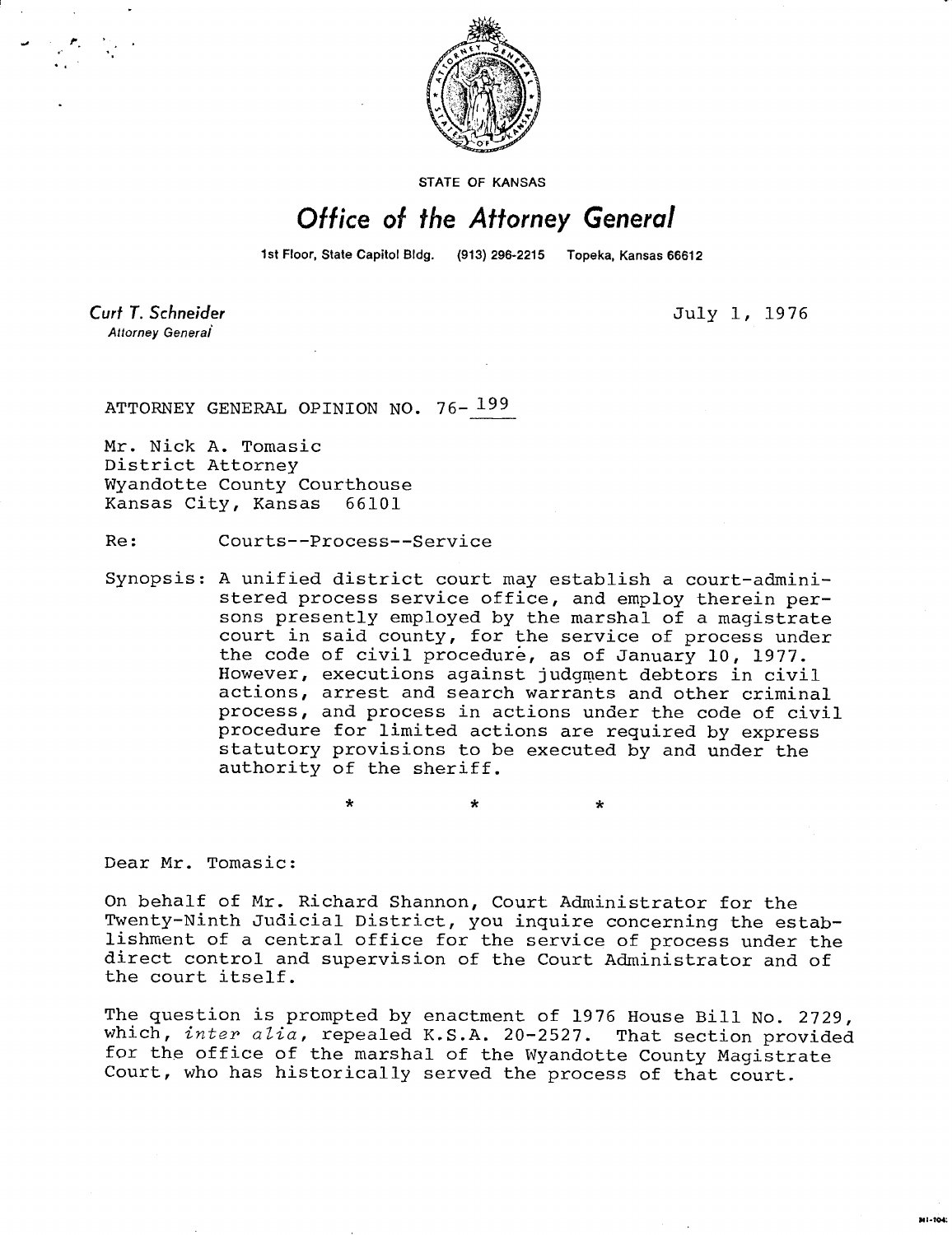Mr. Nick A. Tomasic Page Two July 1, 1976

The District Court wishes to create a central office for the service of process of the unified district court which is created as of January 10, 1977, and to employ therein personnel presently serving in the office of the marshal. As you point out, section 33 of House Bill No. 2729 authorizes the administrative judge of each judicial district, with the approval of a majority of the other district judges, to appoint nonjudicial personnel:

> "From and after January 10, 1977, the administrative judge of each judicial district, with the approval of a majority of the other district judges of such judicial district, shall appoint such bailiffs, court reporters, secretaries, parole and probation officers and other clerical and nonjudicial personnel as are necessary to perform the judicial and administrative functions of the district court. Persons appointed pursuant to this section shall have qualifications as may be prescribed by law or rule of the supreme court. . . . Such persons shall perform such duties and function as are prescribed by law or are assigned by the administrative judge, subject to rule of the supreme court."

Under section 34, "due consideration" shall be given in making such appointments to personnel presently serving in the district court or in any of the courts of limited jurisdiction.

You inquire, first, whether the court may create court-administered process office, and employ therein persons presently serving in the office of the Marshal of the Magistrate Court. "[T] he court has inherent power to issue any writ that may be necessary to give effect to its authority or jurisdiction." 62 Am.Jur.2d, Process, § 5, p. 788.<br>The unified court is a court of general jurisdiction. Such a court The unified court is a court of general jurisdiction. has inherent power to provide for the issuance of process, that being a power which is central to the administration of justice, the effectuation of its orders and the exercise of its jurisdiction. It is my opinion that the district court has inherent power to provide for a centralized office for the service of process issued by the court or its clerk, said office to be under the direction and supervision of the judges of the court and its judicial or court administrator, and to give due consideration for employment in such office to those persons presently employed in the office of the Marshal of the Magistrate Court.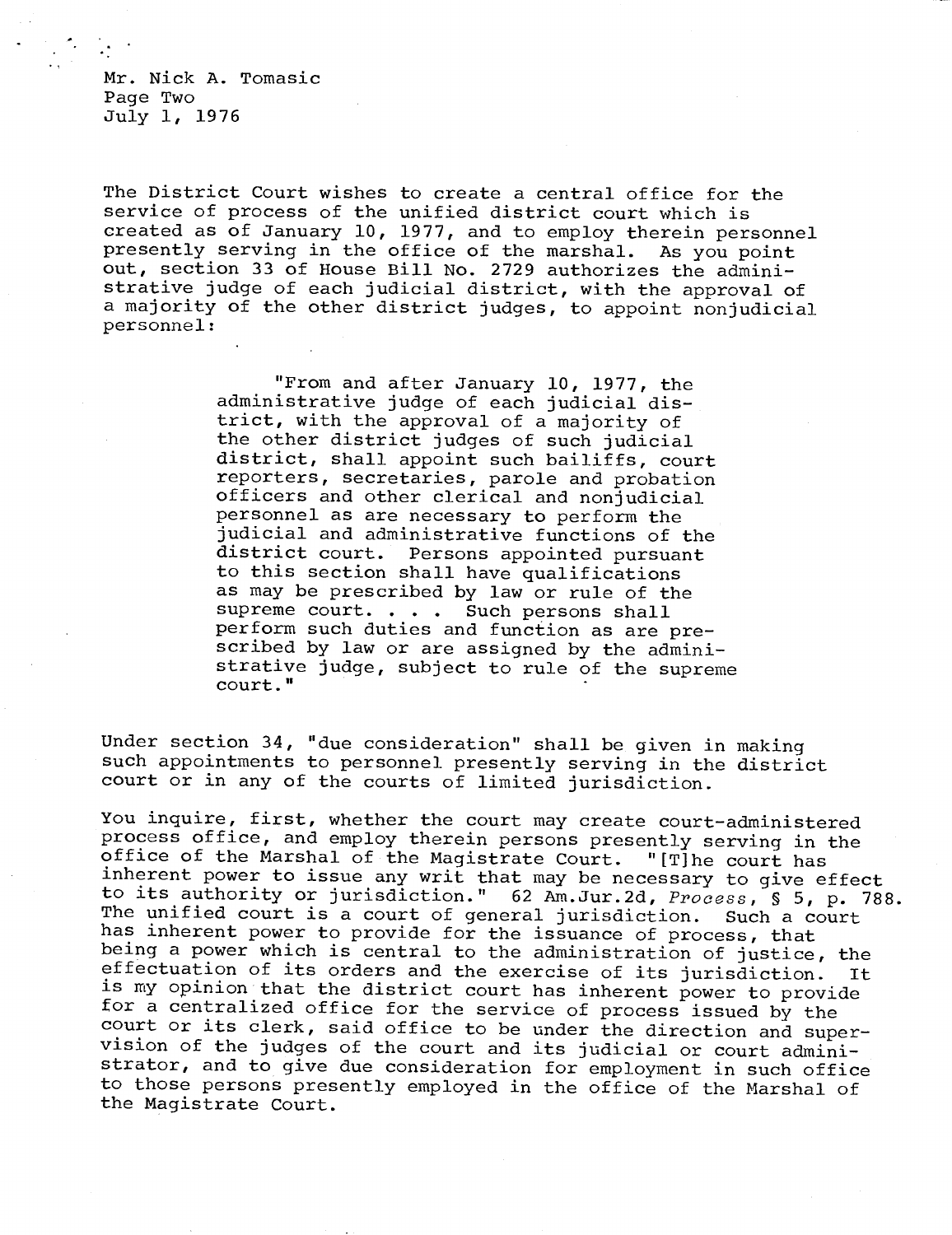Mr. Nick A. Tomasic Page Three July 1, 1976

K.S.A. 60-303 states in pertinent part thus:

"Service of all process shall be made by a sheriff within his county, by his deputy or by some person specially appointed by the judge for that purpose, or in his absence, the clerk . . . ."

The statute expressly recognized and provides for the exercise of this inherent power by the court. Subpoenas may also be served by persons other than the sheriff. K.S.A. 1975 Supp. 60-245(c). Orders of executions may be issued and directed to the "appropriate officers of the counties where they are to be levied." K.S.A 60-2401(b). A person appointed by the court to execute an order issued by it is, obviously, an "appropriate officer," and thus, a member of the staff of a process office created by court order, and appointed thereto by the court, is entitled, both by statute and in the exercise of the inherent power of the court, to serve such execution orders.

K.S.A. 1975 Supp. 60-2419 refers expressly to the sheriff in two instances. First, it provides for a proceeding for examination of a creditor whenever an execution against a judgment debtor which is issued to the sheriff is returned unsatisfied in whole or in part. Secondly, it provides that when examination discloses the existence of nonexempt property, the court shall order the debtor to deliver it to the sheriff. As indicated above, under K.S.A. 60-2401, any general or special execution may be directed to the "appropriate officers." Historically, such orders have customarily been directed to the respective<br>sheriffs. In view of the lack of precise statutory provision In view of the lack of precise statutory provision, I would suggest that unless and until further legislation is enacted, that executions should be directed to the sheriff, rather than to the process office of the court, to forestall litigation concerning formal and procedural defects in executions which might affect the rights of various creditors.

You inquire further whether the authority of the court-administered process office may extend to criminal matters as well as civil process. K.S.A. 22-2305 states thus in pertinent part:

> "(1) The warrant shall be executed by a law enforcement officer. The summons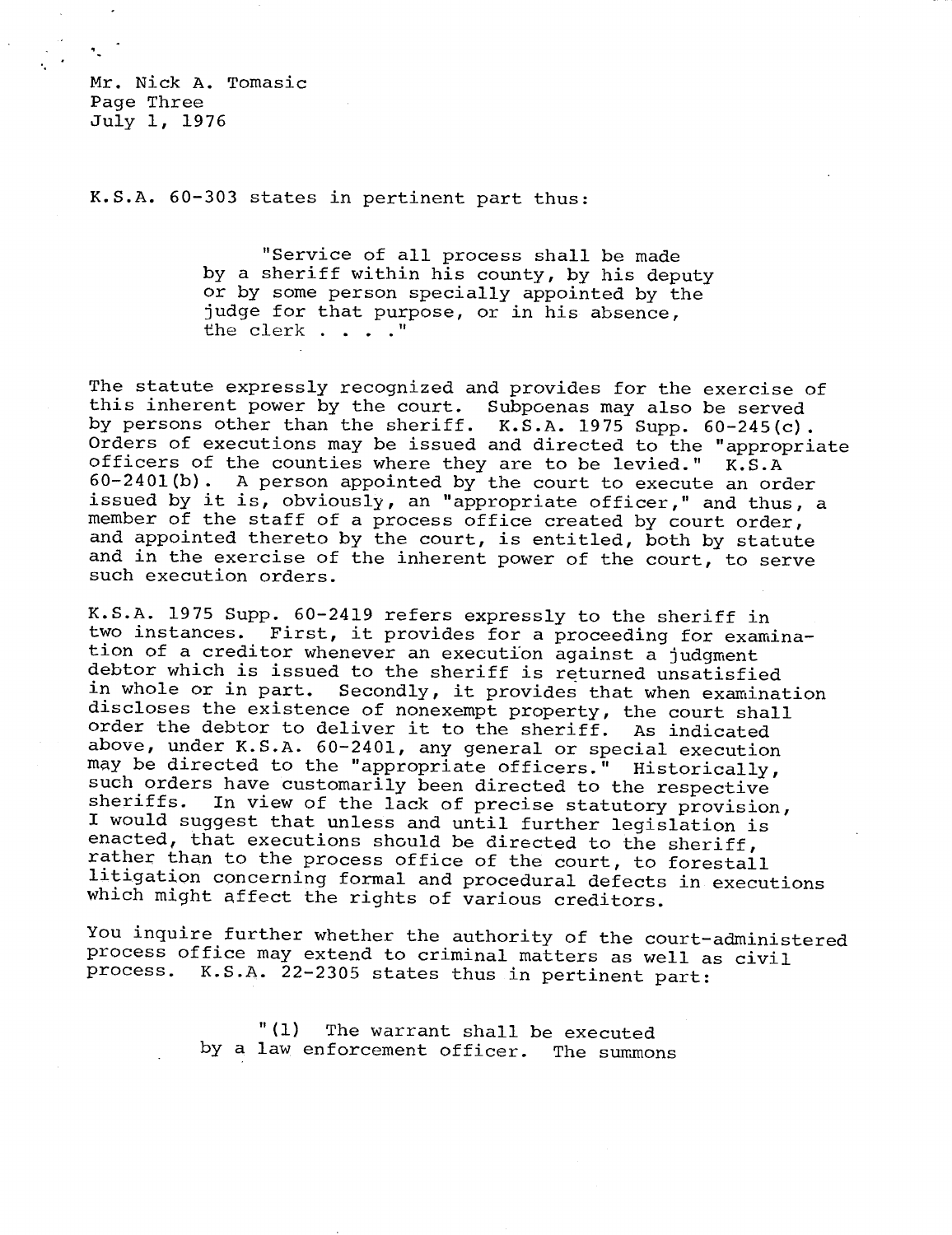Mr. Nick A. Tomasic Page Four July 1, 1976

> may be served by any person authorized to serve a summons in a civil action."

A "law enforcement officer" is defined thus by K.S.A. 22-2202:

"(11) 'Law enforcement officer' means any person who by virtue of his office or public employment is vested by law with a duty to maintain public order or to make arrests for violation of the laws of the state of Kansas or ordinances of any municipality thereof."

An officer of the court process agency is not, by virtue of appointment to that position, a "law enforcement officer," as defined above, and is thus not authorized to serve an arrest warrant, although such an officer is empowered to serve a summons under the Kansas code of criminal procedure.

Under K.S.A. 22-2505, a search warrant shall be directed for execution to "law enforcement officers." Similarly, under K.S.A. 22-3427, the execution of a sentence of confinement is entrusted to the "sheriff of the county or marshal of the court." In my judgment, the execution of sentences of confinement imposed in criminal matters rests by virtue of that position with the sheriff, and may not be transferred and assigned by the court to its own process agency by adoption of a court rule.

Concerning process issued under the code of civil procedure for limited actions, K.S.A. 1975 Supp. 61-1803 is amended as of January 10, 1977, by section 7 of House Bill No. 3187 to provide thus:

> "Except as provided in K.S.A. 1975 Supp. 61-1804, all civil process issued in actions pursuant to this chapter shall be delivered to the sheriff of the appropriate county for service. Such process shall be executed and returned as provided by law."

K.S.A. 1975 Supp. 61-1804 is not materially amended by the bill.

It may be argued, of course, that the inherent power of the court to provide for the issuance of process remains intact despite these explicit statutory provisions. However, despite the broad inherent